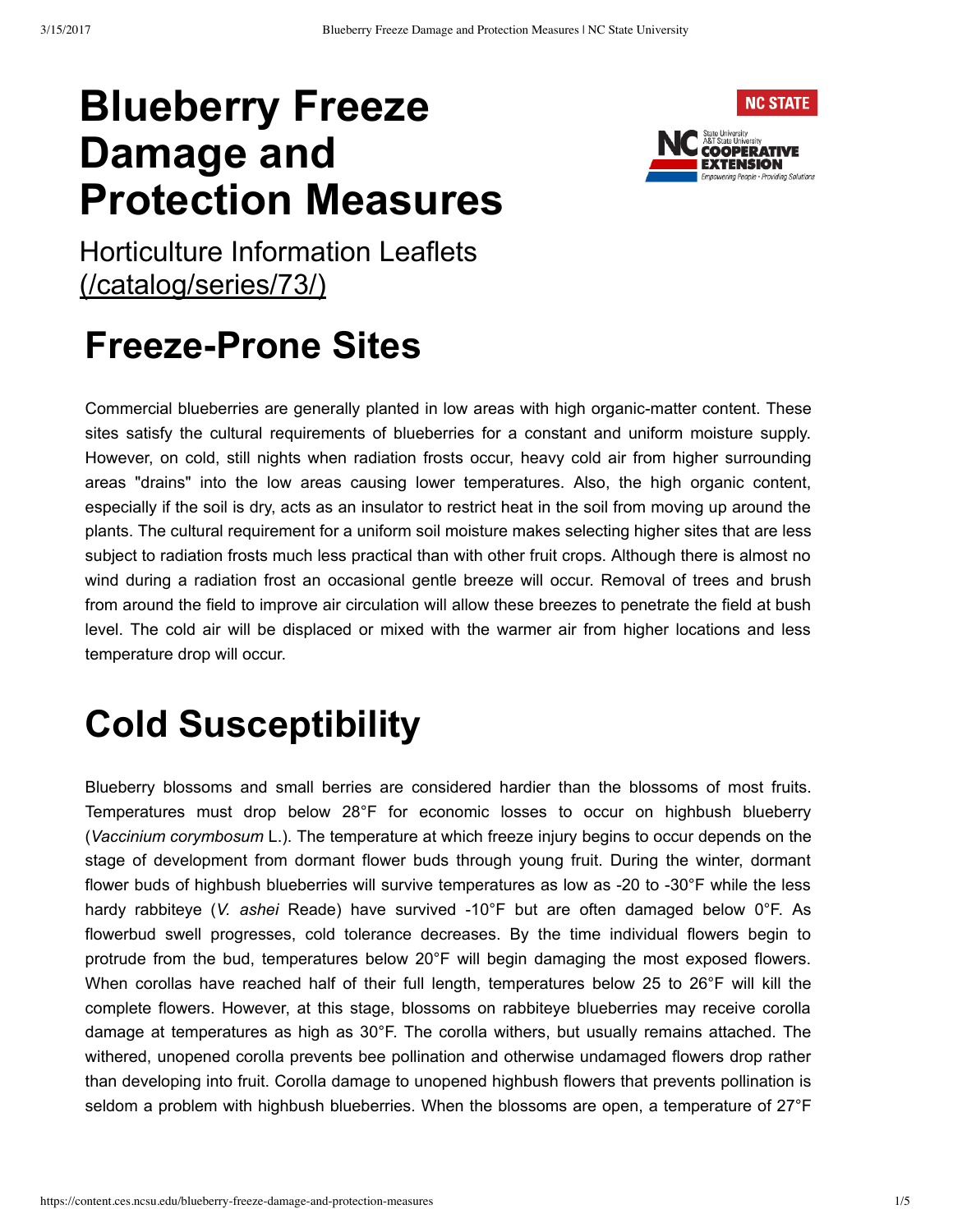for more than a few minutes causes damage. Immediately after corolla drop and before the berry begins to swell is the most sensitive stage. A few minutes below 28°F will result in damage. As the berry begins to enlarge, susceptibility is similar to the critical temperature of 28°F for open blossoms.

## **Injury Symptoms**

Cold damage is not always obvious. Following temperatures well below the critical level, the complete flower or small fruit will develop a water-soaked appearance, shrivel and drop. However, a very brief time at the critical temperature may damage only the pistil. All or a portion of the damaged pistil will develop a brown appearance and prevent pollination and fruit set. Ovules, which develop into the seeds within the berry, can also be damaged without any exterior symptoms. Healthy ovules are plump and white, but become black with cold injury. If a large number of ovules or young seeds are black, the flower or fruit will probably drop. If only a few are damaged, fruit development usually continues, but the fruit will be later ripening and of smaller size than berries with a larger number of healthy seeds.

### **Monitoring Temperature**

Reliable and accurate thermometers that register current and minimum temperatures are essential if frost control measures will be used and also to help predict the extent of damage if no protection is provided. Most fields should have at least 3 thermometers placed at bush height in high (warm), low (cold) and average locations in the field. Hygrothermographs that constantly measure temperature and relative humidity placed in a weather shelter at bush height are also very helpful if frost protection measures are available. The plot of temperature and humidity as the night progresses on the hygrothermograph chart aids in making the best possible management decisions. It is much easier to determine the rate of temperature drop and predict the minimum temperature before sunrise from the hygrothermograph chart than from watching the thermometers and plotting temperature change. Thermometers in warm, cold and average locations in the field should be checked in addition to the hygrothermograph to determine differences across the farm. Relative humidity is usually 100% on radiation frost nights, however, occasionally lower humidity occurs. With sprinkler irrigation for frost control, the system must be started at a higher temperature when humidity is low to compensate for the evaporative cooling that will occur as the first water strikes the bushes. A sling psychrometer that measures wet bulb and dry bulb temperatures is a less expensive method for determining relative humidity than the hygrothermograph, however, unlike the hygrothermograph, there is no constant measurement or permanent record.

Sources of temperature monitoring equipment are listed in Table 1. Commercially manufactured temperature alarms are available or they can be assembled from a refrigeration thermostat and transformer. The thermostat should be set at a temperature high enough to awaken the irrigation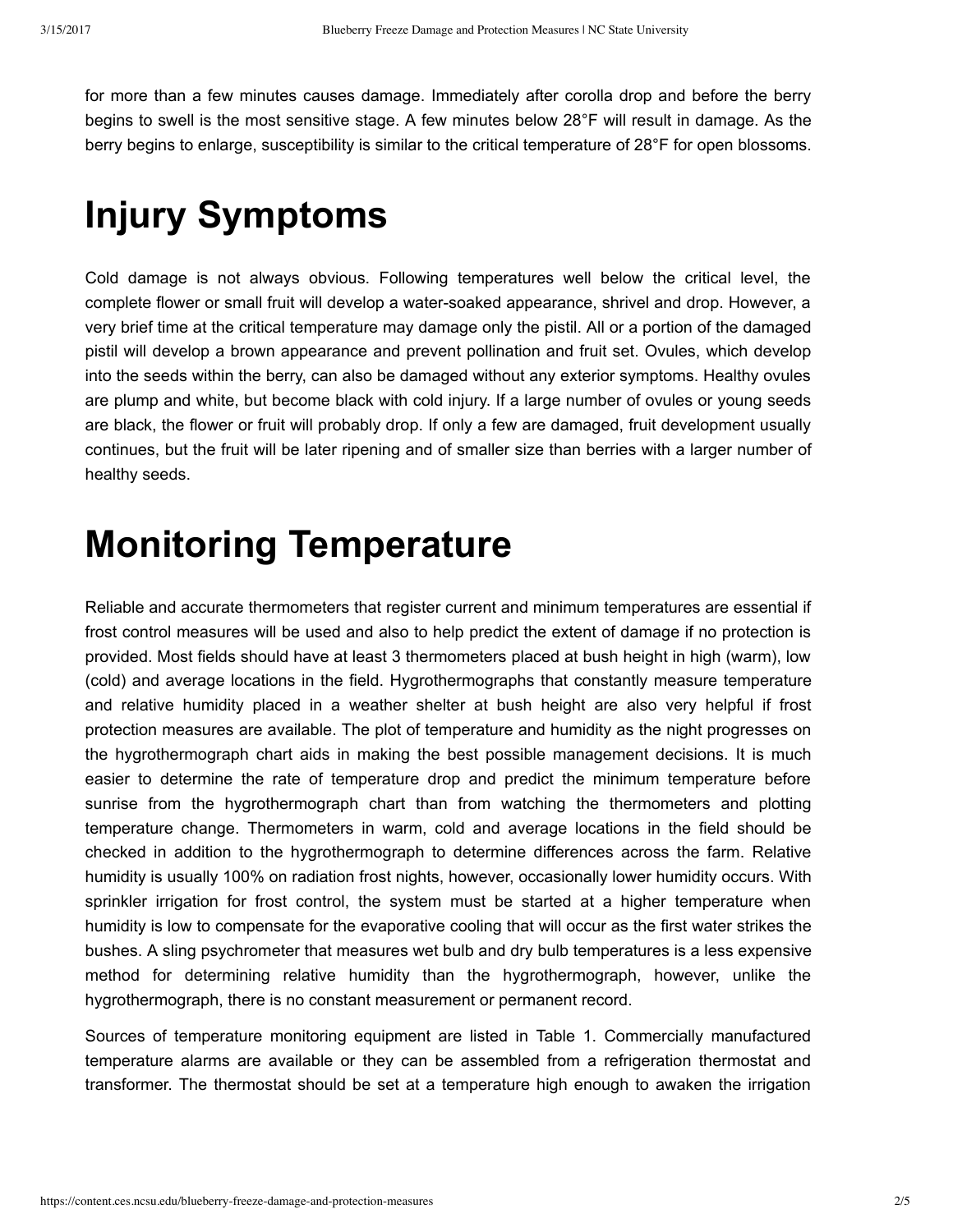manager in time to check field thermometers before the temperature drops below 35°F. Thermometers shielded from the open sky and placed at the height of the upper one-third of the bush give air temperature readings that can be related to the temperatures described in this leaflet.

Listening to weather reports is not a reliable method of monitoring current temperatures or determining what the low temperature will be in a blueberry field. Many of the official temperatures reported on radio or television are taken at airport locations. The large paved areas that hold heat and the aircraft mixing of air at airports makes them much warmer than surrounding areas on radiation frost nights. However, you may be able to develop a reasonably reliable adjustment factor for how much colder the blueberry field is than the local reporting station. Blueberry fields will often be as much as 10 to 12°F colder on a radiation frost night than warmer locations such as airports.

### **Practices for Reducing Freeze Damage**

**Pruning** -- Flower buds on short, small-diameter shoots will open and become susceptible to freeze damage sooner than flower buds on larger diameter shoots. Pruning to a balance of early blooming and later blooming shoots will help insure a crop. If no frost or freeze occurs, the early blossoms will develop into the early ripening, high priced fruit. If a frost or freeze occurs, there will still be some later fruit for a partial crop.

**Avoid Cultivation** -- Cultivation in late winter and early spring tends to increase freeze damage. Soil temperature on a radiation-frost night will be much warmer than air temperature. If the soil has been cultivated, the surface layer will contain more air and less water. With less water, the surface layer will hold less heat. Also, the increased soil air will cause the surface layer to be a better insulator which will decrease the amount of heat released from deeper in the soil. Bushes will probably stay 1 to 2°F warmer on uncultivated soil than on cultivated soil. To avoid spring cultivation, adequate drainage should be established the previous fall, followed by herbicide application in late winter.

**Maintain Soil Moisture** -- Growers who have hose reel, hose pull, or small portable irrigation systems can benefit from maintaining a moist soil during the period when frosts are possible. By increasing the amount of water in the soil, the soil will absorb more heat during the day and conduct more heat to the surface for plant protection. Maintaining a moist surface on peat and muck soils is especially important. When these soils are dry, they hold very little heat and a dry surface acts as an excellent insulator to prevent beneficial heat release. Excess water for extended periods must be avoided to prevent flooding or phytophthora root rot damage.

**Sprinkler Irrigation** -- Permanent or solid set irrigation has been the most dependable frost control method. Depending on the design of the system, damage can be prevented when temperatures drop as low as 20 to 23°F. The system commonly used in blueberries is a sprinkler spacing of 60 ft  $\times$  60 ft with nozzles that supply about 5 to 6 gpm at 55 to 60 psi. This design requires 12 sprinklers/acre. The system is started when the temperature has dropped into a range of 33 to 38°F and the grower expects the temperature to reach a minimum below 28°F before warming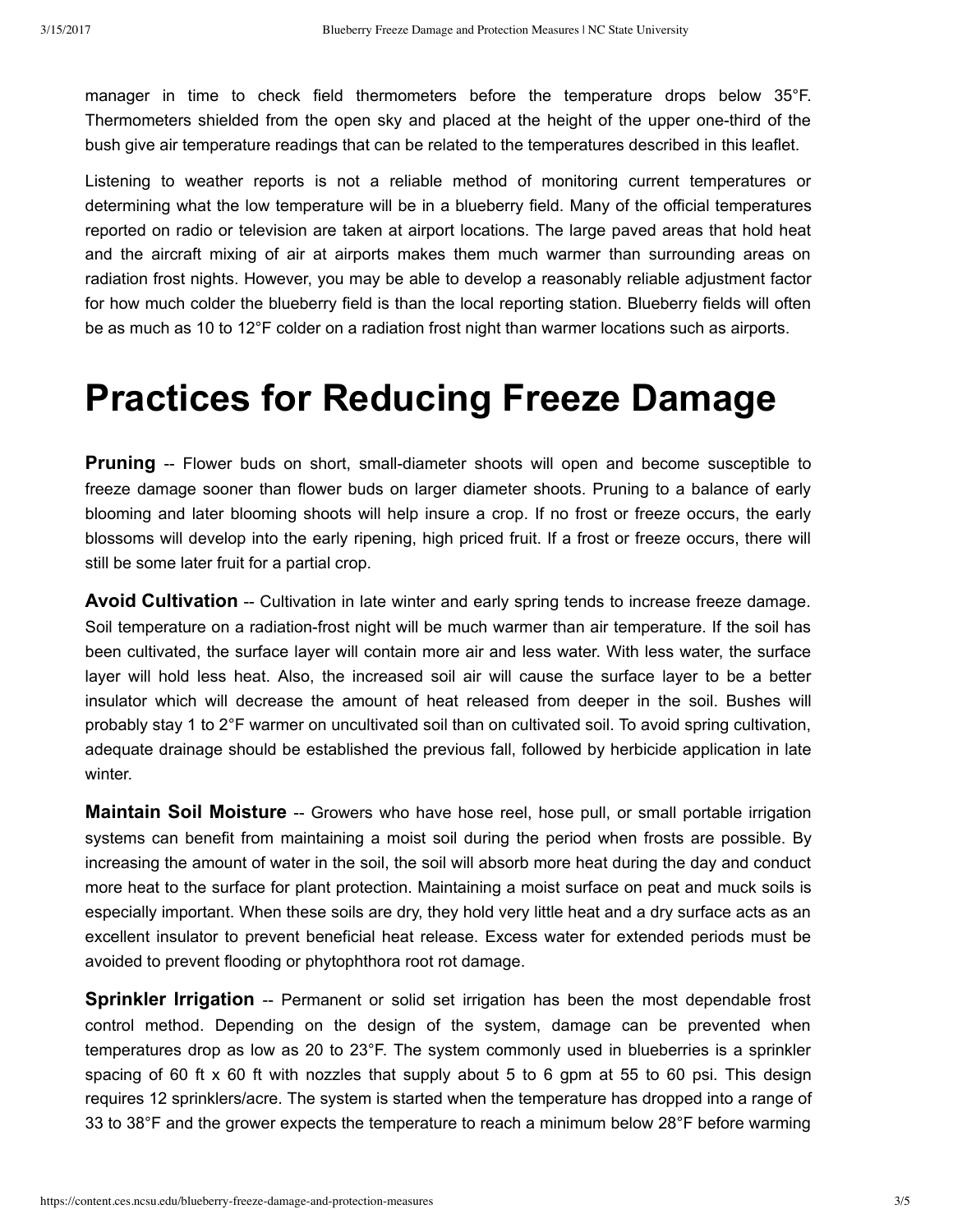begins after sunrise. The temperature to begin sprinkling depends on humidity. If the humidity is near 100% as it usually is on radiation-frost nights in southeastern North Carolina, 33 to 34°F is satisfactory. However, at 40% relative humidity the system should be started at about 37°F to avoid evaporative cooling below 30°F. A psychrometer or hygrometer as previously mentioned is needed to determine relative humidity.

| <b>Company and</b><br><b>Contact</b><br><b>Information</b>                                                            | <b>Minimum</b><br><b>Thermometers</b> | Hygrothermographs | <b>Temperature</b><br><b>Alarms</b> | <b>Psychrometers</b> |
|-----------------------------------------------------------------------------------------------------------------------|---------------------------------------|-------------------|-------------------------------------|----------------------|
| <b>Cole-Parmer</b><br>7425 N. Oak<br>Park Ave.<br>Chicago, IL<br>60648                                                | $\sf X$                               | X                 |                                     |                      |
| <b>Forestry</b><br>Supplies, Inc.<br>205 W. Rankin<br>St.<br>PO Box 8397<br>Jackson, MS<br>39204<br>800-647-5368      | X                                     | X                 | X                                   | X                    |
| <b>Hummert</b><br><b>International</b><br>4500 Earth<br>City<br>Expressway<br>Earth City, MO<br>63045<br>800-325-3055 | $\sf X$                               | X                 | X                                   | X                    |

**Table 1. Some sources of temperature and humidity measuring equipment.**